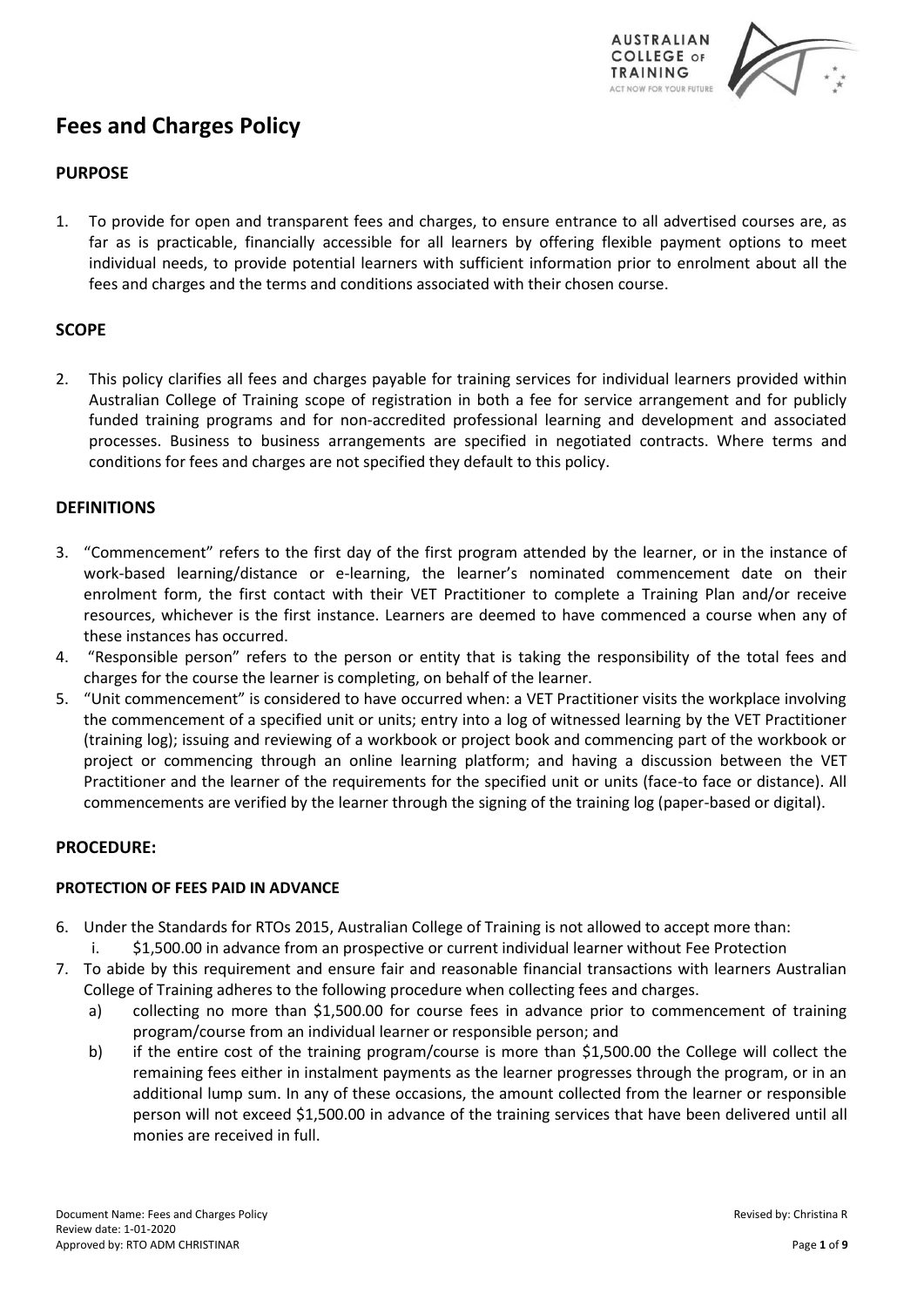

c) Business to business payment arrangements where an employer or other enterprise has engaged the services of the College to provide training services to their staff or volunteers do not fall under this requirement where specified in the negotiated contract.

## **TERMS AND CONDITIONS**

- 8. These terms and conditions are provided to individual learners when presented with a quote for the training program of choice and upon request at any other time. Acceptance of these terms and conditions forms part of the enrolment process, via a declaration on the enrolment form.
- 9. The following reflects Australian College of Training payment terms and conditions for training services and programs in a fee for service arrangement or a publicly funded training program.
	- a) Australian College of Training details all fees and charges, terms and conditions for training programs and skills recognition in its course brochures, other relevant marketing materials and on its website or by contacting the College and enquiring about the training program. Individual learners are provided with a final cost of their training program prior to commencement of the training course. Learners are required to sign an agreement accepting the payment terms and conditions prior to commencement.
	- b) Australian College of Training adjusts its fees and charges from time to time. Changes to fees are fairly and equitably applied, widely advertised and clearly indicate the date from which the change will be applied.
	- c) Fee for service training programs that have been commenced may be affected by Consumer Price Index (CPI) as all training programs are adjusted annually where there is an increase in CPI. The learner or responsible person will receive written notification of any changes at the beginning of the calendar year. If a training program is extended beyond the course duration, additional tuition fees may apply.
	- d) All fees relating to the course must be paid in full before a learner is issued with a qualification, statement of attainment or any other certificate.
	- e) Tuition fees for full qualifications, skills sets or unit/s of competency are determined upon the units the learner selects, the nominal hours per unit and any considerations for recognition and any intensive support needs. Once units have been selected, a cost of all fees and charges according to the learner's learning and assessment needs is provided to learner or responsible person as a quote. Once the learner signs the Learning Program Agreement the quote becomes the cost for the training program selected, except according to clause "c" above,
	- f) If there are changes to the Learning Program Agreement, the costs are revised and adjusted accordingly. The revised Learning Program Agreement is submitted to the learner or responsible person. Once the new Learning Program Agreement is accepted the learner or responsible person signs to accept the changes. Payment arrangements are adjusted where necessary to reflect these changes.
	- g) Fee for service tuition fees related to short courses (both accredited and non-accredited) are fixed and advertised in the course brochure or course outline. Enrolment in the program is taken as agreement that the learner accepts the total tuition costs and accepts the terms and conditions for short courses including the fees and charges and refund policies.
	- h) Completion of an enrolment form by a learner and acceptance of the enrolment by Australian College of Training is an agreement by both parties that a service has been contracted to be delivered. Notification of acceptance is issued to the learner confirming enrolment acceptance, cost and commencement dates.
	- i) Flexible payment arrangements, such as instalments through a unit commencement plan, credit card, direct debit, and cheque and EFT remittance are applied to accommodate the diverse financial circumstances of learners and potential learners. For business to business arrangements only full fees at commencement or an instalment arrangement applies.
	- j) Commencement refers to the first day of the first program attended by the learner, or in the instance of work-based learning/distance or e-learning, the learner's nominated commencement date on their enrolment form, the first contact with their VET Practitioner to complete a Training Plan and/or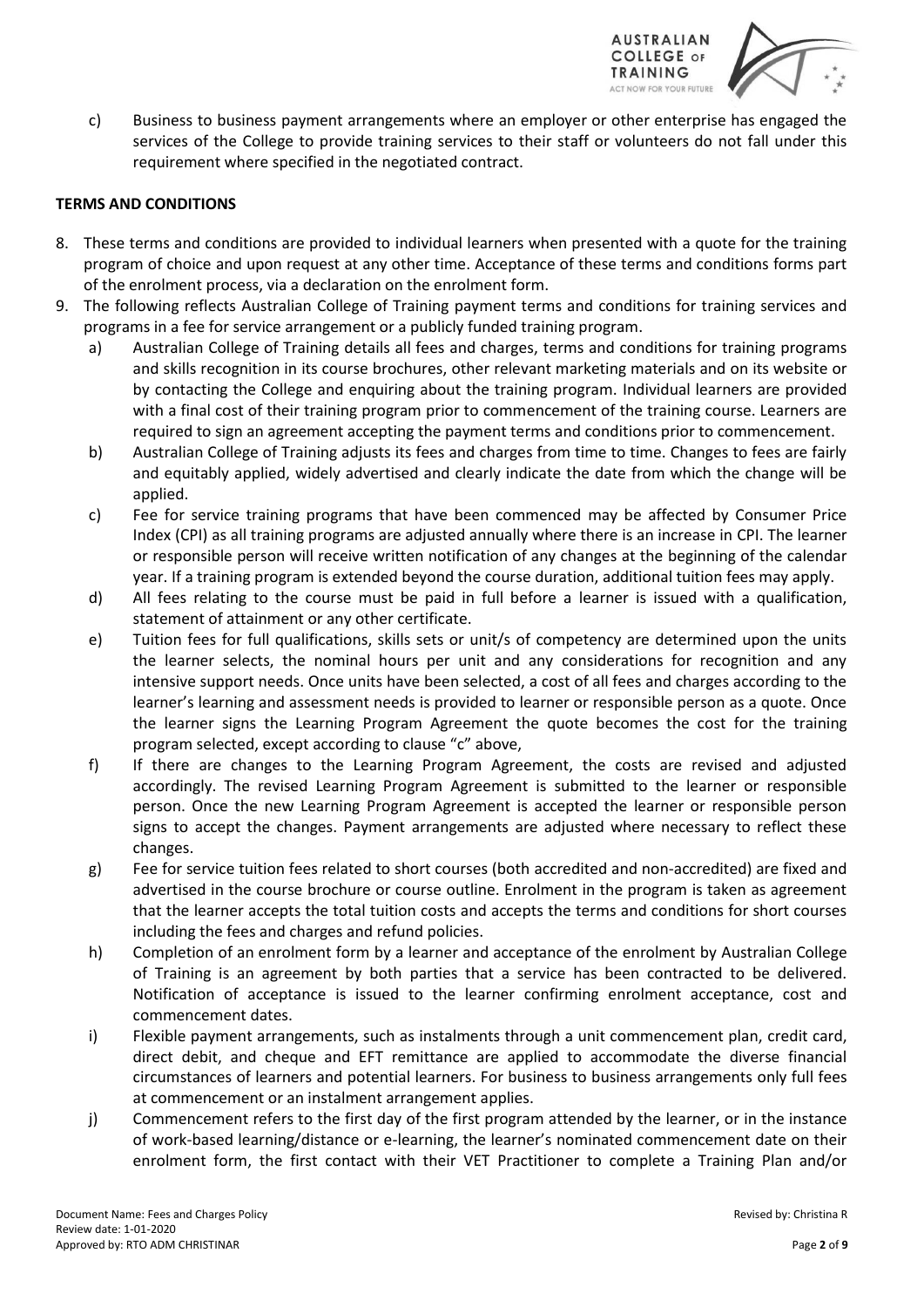

receive resources, whichever is the first instance. Learners are deemed to have commenced a course when any of these instances has occurred.

- k) Unit commencement is considered to have occurred when: a VET Practitioner visits the workplace involving the commencement of a specified unit or units; entry into a log of witnessed learning by the VET Practitioner (training log); issuing and review of a workbook or project book and commencing part of the workbook or project or commencing through an online learning platform; and having a discussion between the VET Practitioner and the learner of the requirements for the specified unit or units (face-to face or distance). All commencements are verified by the learner through the signing of the training log (paper-based or digital).
- l) Non-attendance without approved notice incurs full course cost for short courses. If a learner commences a short course, but does not complete the course, the full course fee is still payable. Terms and conditions for cancellations and withdrawals are contained in the College's Refund Policy.
- m) In circumstances of severe financial hardship, an application for financial hardship assistance may be made to the Director for consideration. If the application is successful, instalment amounts are calculated to be paid in intervals as agreed between the learner and the Director. If regular instalments are not made as per agreement training and/or assessment will cease and no certificate or statement of attainment will be issued. Full payment of the remaining amount will be required within 10 business days. Termination of enrolment will apply if outstanding fees are not paid within 60 days of the last payment made or if learner or responsible person does not re-commence payment plans and abide by these arrangements.
- n) All payment plans must be scheduled to complete fee payments in full by the end of the course duration or estimated completion date, whichever is sooner. Payment plans are not to exceed the course duration without approval of the CEO.
- o) Recognition of Prior Learning (RPL) fees are calculated prior to the application being made depending on the number of units being applied for.
- p) A non-refundable application for recognition fee is payable at time of a recognition submission and applies for all credit transfer and RPL applications, independent of the RPL Assessment fees and regardless of whether a learner decides to continue with the recognition of credit transfer or RPL assessment process.
- q) The application for recognition fee in relation to credit transfer is an administrative fee that covers the process of determining whether the previous units completed are equivalent with the current units the learner is seeking credit transfer for. If equivalence is awarded there is no charge for applying credit transfer to each unit.
- r) RPL assessment fees are the cost for the assessment of the RPL application, based on the level of support the learner requires from the assessor. This is not a guarantee of a competent outcome, and re-assessment fees may apply if competency is not achieved within three attempts.
- s) All administration fees and other charges are detailed in the Fees and Charges Schedule which is determined at the beginning of the calendar year.
- t) Debt recovery costs do apply to outstanding fees and charges. Once a learner has defaulted in their payments for two consecutive months, an internal charge of 10% of the outstanding amounts will be charged to the learner to cover the costs of internal recovery. If after three attempts to engage the learner to pay outstanding fees and charges or to make instalment arrangements has failed, the matter may be referred to an external debt collector. All fees incurred through an external agency will be the responsibility of the learner.
- u) Where a responsible person has agreed to make payments on behalf of the learner, all tuition fees and charges for the training program is their responsibility. The responsible person is subject to these terms and conditions and any outstanding fees and charges through non-payment are the liability of the responsible person.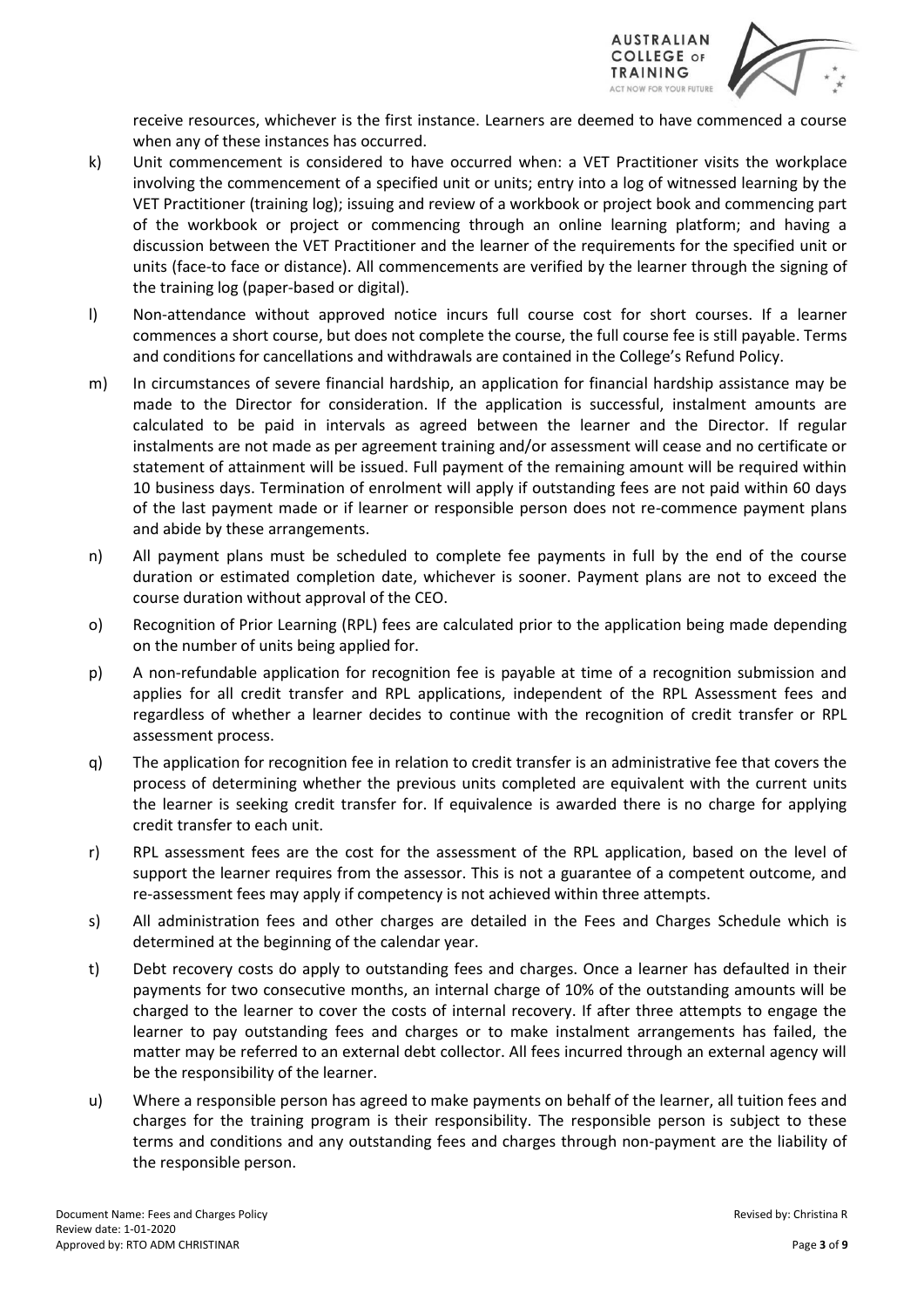

v) Terms and conditions for refunds, cancellations and withdrawals from training programs is covered in the College's Refund policy.

#### **SCHEDULE OF FEES AND CHARGES**

- 10. The following fees may be associated with training programs with a training and assessment pathway or an assessment only pathway:
	- a) Training program tuition fees (charges per unit /nominal hour or total program cost)
	- b) Resource fees
	- c) Application for recognition (including RPL /national recognition Kit)
	- d) Recognition of Prior Learning fee per unit
	- e) Intensive assistance (RPL) fee
	- f) Additional training services (negotiated with employer or individual learner)
	- g) Regional fee levy
	- h) Additional regional or interstate costs (such as travel, accommodation)

#### **ADMINISTRATIVE FEES AND CHARGES**

- 11. The following fees may be associated with the administration of your training program.
	- a) Enrolment fee
	- b) Charge for Replacement of testamur, statement of attainment or copy of record of results
	- c) Cancellation fees
	- d) Transfer fee
	- e) Charge for printing (records)
	- f) Miscellaneous charges for travel, accommodation, catering etc.

#### **FLEXIBLE PAYMENT OPTIONS**

- 12. Australian College of Training offers flexible payment options including payment by instalments for fees paid up front and via a 'pay-per-unit commencement' approach.
- 13. An instalment arrangement is available where a learner nominates to pay their fees in advance within the nofee protection requirements. An initial deposit of 25% of the total course fee or lump sum (not to exceed \$1,500.00) is to be made to confirm a position on the course nominated by the learner.
- 14. 'Pay-per-unit' commencement is an arrangement that allows the learner to pay for the unit/s commenced. Once the learner has commenced a unit or group of units a Tax Invoice is raised and sent to the learner or responsible person for payment. Payment for unit commencement is due 14 business days after commencement and total amount invoiced does not exceed \$1,500.00.
- 15. If a learner requires a variation to the above options for payment due to severe financial hardship the CEO must approve these arrangements.
- 16. Payment of the total course fees may be received in full prior to commencement of the course where there is a business to business arrangement. All fees are to be paid in full by the business no later than 80% of the course duration or 80% completion by the learner, whichever is the earliest. Instalment options for business to business is on a unit commencement basis and must be paid within 28 days of tax invoice issued. Outstanding fees are subject to debt recovery conditions in these terms and conditions.
- 17. Initial deposits prior to enrolment or payment of tax invoices can be paid using:
	- a) Cash (Campus Victoria Park only)
	- b) Cheque (pending cheque clearance)
	- c) EFTpos via Credit Card (Visa Card or Master Card only)
	- d) Direct debit from your account
	- e) Direct deposit into College account (special arrangement only or B2B arrangement)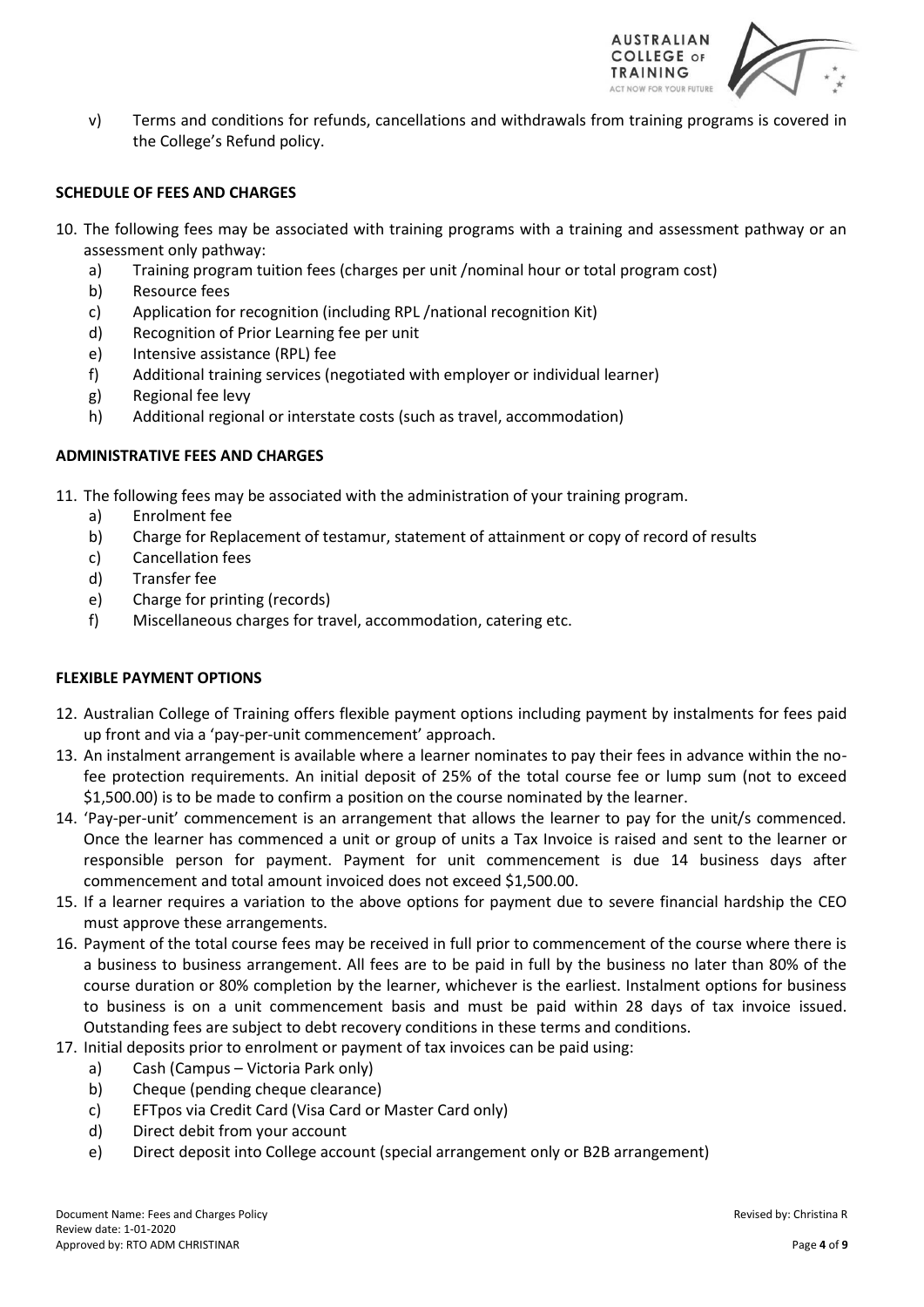

- 18. Where payment is made via cheque or direct debit or direct deposit, training programs or short courses cannot be commenced until these funds are cleared or confirmed through a remittance or bank confirmation of receipt of funds. Sufficient time for funds to transfer or clear must be left prior to commencement of a training program.
- 19. Once payment is received, learners receive confirmation in the form of a receipt and enrolment confirmation emailed or posted to them.

# **NON PAYMENT OF FEES – DEBT RECOVERY COSTS**

- 20. Where a learner or responsible person (employer, guardian or guarantor) neglects to pay the fees or charges as set out in the enrolment or service agreement or is repeatedly late and as a result the College incurs costs, the College reserves the right to pass on these costs to the learner or responsible person, including interest.
- 21. Learners or the person responsible for payment of course fees may be responsible for any charges incurred by Australian College of Training for the recovery of outstanding fees such as those incurred through the cost of debt recovery.
- 22. Australian College of Training attempts to recover fees through internal processes first. If after two attempts, fees are still outstanding the College may engage an external registered debt collector to recover the outstanding amounts.
- 23. Any fees associated with this engagement are added to the outstanding College fees and be the responsibility of the learner or person responsible for payment of the course fees.
- 24. Any fees that the College incurs for dishonoured cheques or direct debits where monies were not available in the nominated bank account or similar defaults of payment are passed onto the learner or responsible person.
- 25. If the College decides to continue cost recovery internally, 10% of the outstanding fee amount is charged to the learner or responsible person to cover internal debt recovery costs.
- 26. Learners or the responsible person are provided with the opportunity to pay outstanding fees in an instalment plan however under this arrangement a direct debit to a bank account or credit card is the only payment option available. This arrangement is at the discretion of and must be approved by the CEO.
- 27. Australian College of Training reserves the right to suspend a training program until the learner or responsible person is current with payments for fees. No certificate (testamur) or statement of attainment or record of results will be made available until all fees associated with the training program are paid in full. Continual default of payment of outstanding fees may result in the termination of an enrolment. No refunds apply in this circumstance.
- 28. Default in payment of course fees for learners in a training contract will be reported to the state training authority (Apprenticeship Office) and may result in the cancellation of a training contract.
- 29. All non-payment of fees or payment issues are at the discretion of the CEO.

# **WESTERN AUSTRALIAN GOVERNMENT FUNDED TRAINING PROGRAMS**

#### **COURSE FEES**

- 30. Course fees are a mandatory fee that applies to learners who undertake publicly funded vocational education and training by the Western Australian government in accordance with the Vocational Education and Training Act 1996 and in specified contractual arrangements between the College and the Department of Workforce Development (DTWD). Australian College of Training complies with the DTWD VET fees and charges policy and administers these fees and has debt recovery processes in place to recover these fees. Course fees generally apply to nationally recognised training funded by state authorities.
- 31. Course fees are set each calendar year and are subject to change in line with government policy, Perth consumer price index (CPI) and State Treasury decisions. If a training program extends into a new calendar year, a new course fee may apply for the units commenced in the new calendar year. Fees may increase or decrease. Australian College of Training applies these new fees in line with the policy set by the State Government.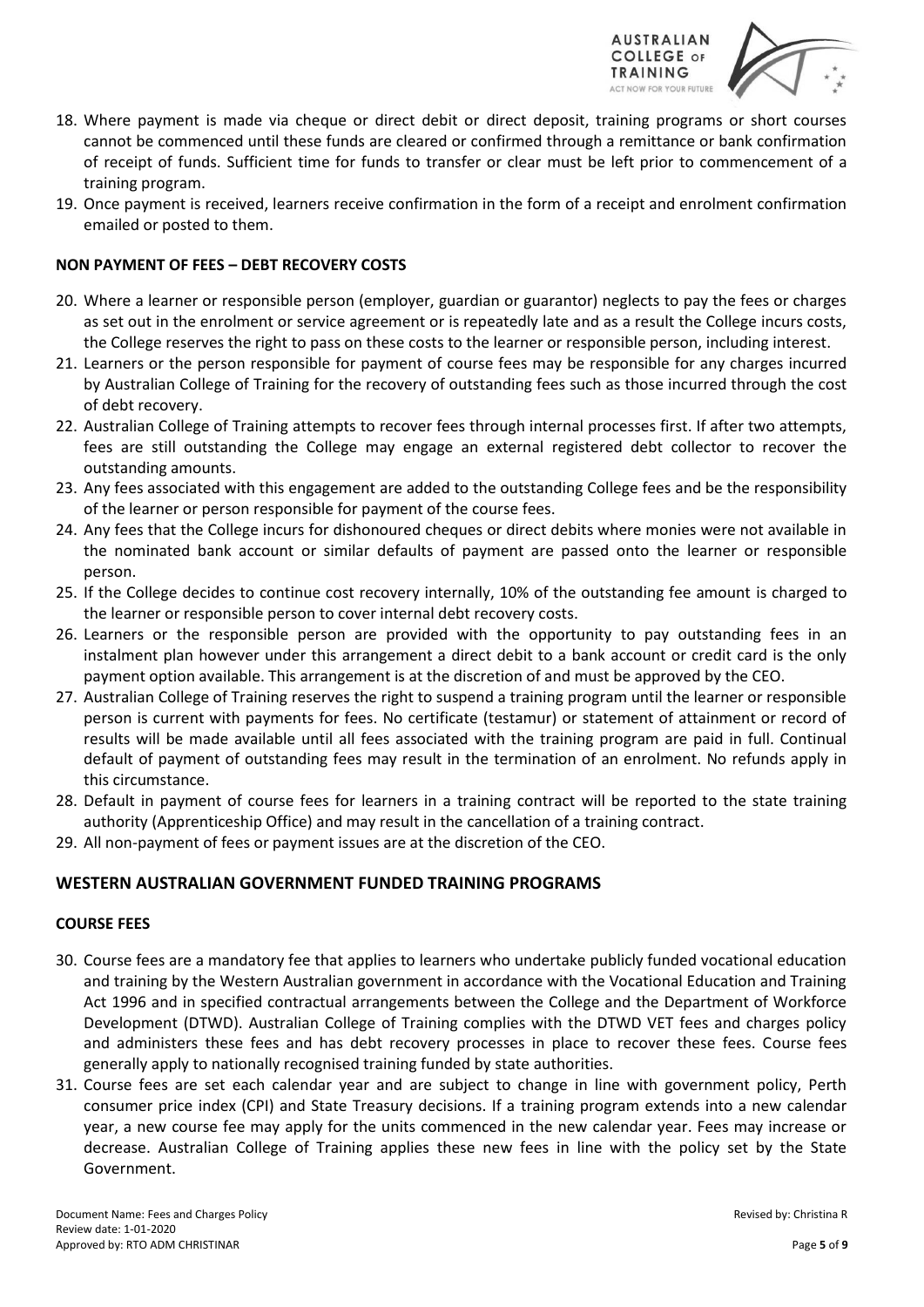

- 32. Course fees are the same fee regardless of mode of delivery. This includes group-based (face to face local), distance learning, self-paced learning (self-directed), workplace learning, online learning and video/live electronic or television based learning.
- 33. In a pay-by-unit commencement payment option, course fees are required to be invoiced when evidence of unit commencement is generated.

## **CONCESSION ELIGIBILITY**

- 34. Under the DTWD VET fees and charges policy learners may be eligible for a concession. Concession applies at the time of enrolment. Learners who have or are:
	- a) a Pension Concession Card
	- b) Repatriation Health Benefits Card
	- c) Health Care Card
	- d) Receive AUSTUDY/ABSUDY or dependants of such
	- e) Receive Youth Allowance or dependants of such
	- f) Inmates of a custodial institution
	- g) Reached the age of 15 but who have not reached the end of their compulsory education period; a fee cap applies to these learners

If a learner is eligible for concession this applies to course fees only. All other fees (resource fees, admin fees etc.) set by the College are not subject to concession. Proof of concession is demonstrated at the time of enrolment and eligibility monitored in relation to expiry date of concession. If concession expires at any time the learner must re-submit proof of concession again before concession for fees can be applied. If evidence is not provided, full course fees will immediately apply.

If enrolment is processed online proof of concession is checked during the learner induction process or at commencement of the first unit/s of the training program.

#### **FEE EXEMPTIONS**

- 35. Learners undertaking a VET in Schools program such as a school-based apprenticeship or school-based traineeship are exempt from course fees and resources fees. Some admin fees still apply.
- 36. Enrolment into CAVSS or USIQ accredited courses are exempt from course fees.

#### **FINANCIAL HARDSHIP ASSISTANCE**

- 37. Learners undertaking publicly-funded WA courses such as an apprenticeship or traineeship or other publicfunded program that is subject to compulsory VET fees and charges can apply for financial hardship assistance in relation to their course fees and charges. Financial hardship assistance does not apply to "pay-by-unit" commencement or concession eligibility; this is the College's standard flexible payment arrangement for all learners.
- 38. Application for financial hardship assistance is available for those learners who are experiencing severe financial hardship and where "pay-by-unit" commencement or concession would still see the learner unable to meet immediate living expenses.
- 39. The application considers whether there are sufficient grounds for other payment plan arrangements are more suitable (i.e. weekly, fortnightly or monthly minimum payments within an extended time frame across the course duration) or if there are sufficient grounds for a fee waiver.
- 40. Severe financial hardship is considered across three categories:
	- o **Category A:** The learner has received Commonwealth income support payments (NewStart allowance, Disability Support Pension, Parenting Payment, eligible Veteran allowances, Carer's Payment and Widow allowance or Youth allowance - non-study purposes continuously for 26 weeks or more **and** cannot meet immediate living expenses and the cost of the enrolled training program. To be eligible under this category the learner cannot have any resources that could be reasonably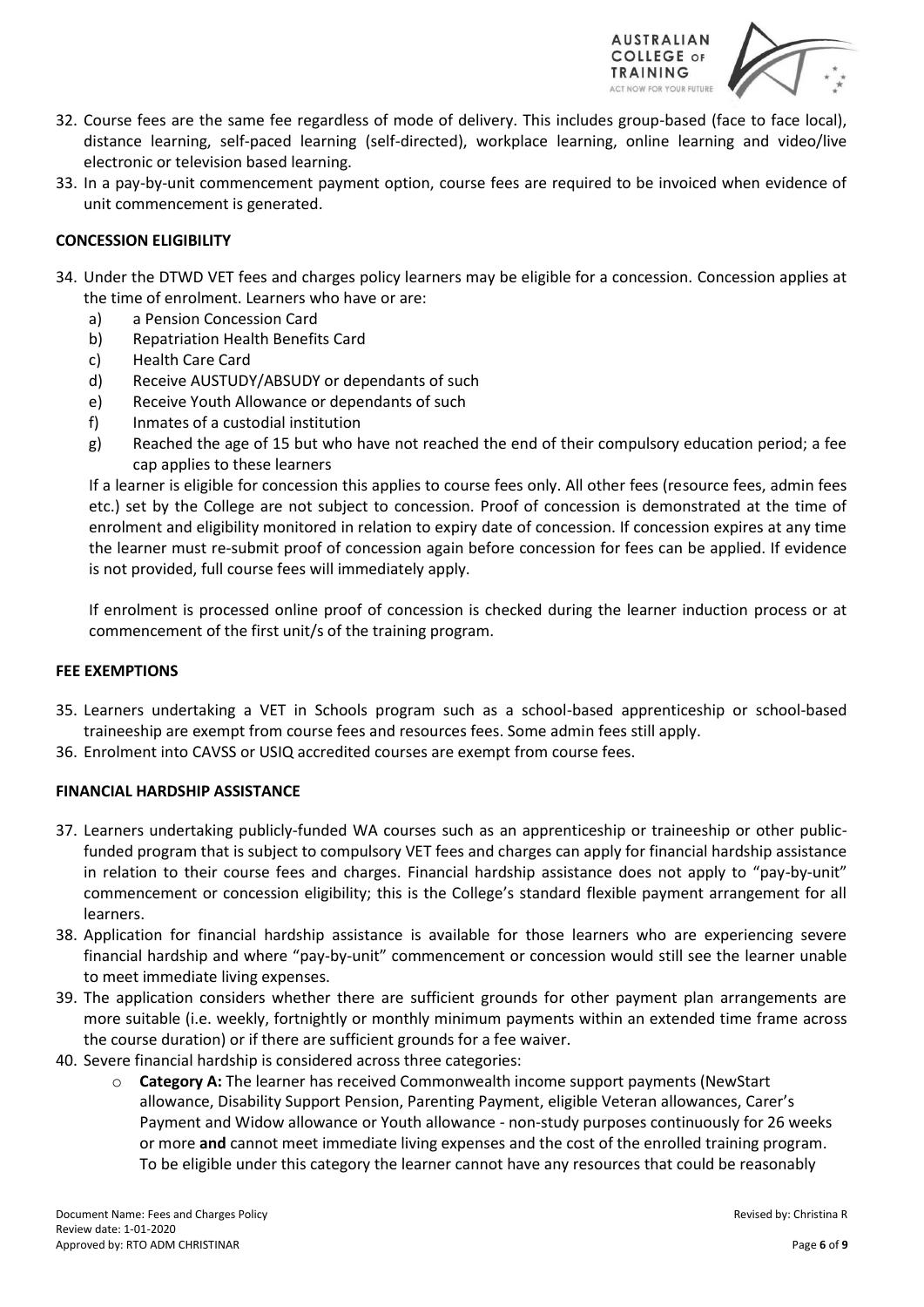

used to cover the expenses of the training program. Application must be made prior to the commencement of the training program or where there is a significant change to circumstances.

- o **Category B:** The learner is under-employed (part-time or casual) and the income earned does not allow the learner to meet immediate living expenses and the cost of the enrolled training program. To be eligible under this category the learner cannot have any other resources that could be reasonably used to cover the expenses of the training program. Application must be made prior to the commencement of the training program.
- o **Category C:** Where there are extenuating circumstances such as family tragedy, financial trouble, serious illness of a dependent or guardian, impacts of natural disaster or other serious or difficult circumstances that have impacted the learner's ability to pay their compulsory fees and charges. Extenuating circumstances are those that have recently occurred and as such created severe financial hardship and as a result the learner cannot meet immediate living expenses and the cost of the enrolled training program. To be eligible under this category the learner cannot have any other resources that could be reasonably used to cover the expenses of your training program. In this category, an application for financial hardship assistance may be made after the commencement of a training program if extenuating circumstances arise and applies only to unpaid fees and charges at the time of application.
- 41. Determinations of whether a learner meets the criteria for severe financial hardship are made on a case-bycase basis according to their individual circumstances and the evidence that is provided to support the claim.
- 42. Evidence of capacity to pay is captured through an assessment of the learner's financial incomings and outgoings measured against immediate living expenses. Evidence may include:
	- o All income of learner and partner/spouse where applicable (e.g. payslips, Centrelink letter verifying government payments, ATO Income Tax Statements, bank statements)
	- o Expenses and liabilities (e.g. overdue bills, letters of arrangements to pay off bills, debtors, copies of utility and other bills, credit/store card statements, bank statements showing direct debits)
	- $\circ$  Evidence of dependents (e.g. birth certificates, medicare card, marriage certificate)
	- $\circ$  Statutory declaration from a Financial Counsellor who is working with the learner
- 43. The following fees are eligible for financial hardship assistance:
	- I. Enrolment fees
	- II. Resource fees
	- III. Compulsory VET fees
	- IV. National recognition application fee for credit transfer only
- 44. Financial hardship assistance does not apply to recognition of prior learning.
- 45. All applications for financial hardship assistance are treated with utmost sensitivity, courtesy and respect. Applications are considered promptly within 14 days of application / evidence being submitted to the Support Services Officer.
- 46. Evidence submitted is confidential and all evidence gathered is kept for the purposes of auditing requirements of relative State Governments. Evidence will not be used for any other purpose.
- 47. The College will not use the offer of financial hardship assistance as an inducement or to gain a competitive advantage by minimising the collection of fees or reducing a portion of the learners' fees to attract learners to training programs.
- 48. Where an employment award (Federal or State Award) directs an employer to pay the cost of training, then the learner is not eligible for financial hardship assistance.
- 49. Where a learner has been placed on a payment plan arrangement, no certification (testamur or statement of attainment) can be issued until all monies have been paid in full.

# **OTHER FEES AND CHARGES**

50. Resources fees are an additional charge to the course fee and are set by Australian College of Training. Resources fees cover the cost of learning materials purchased by the College and those developed internally. Increases in resource fees do not increase above the set consumer price index (CPI) of 2.4%. Any increases in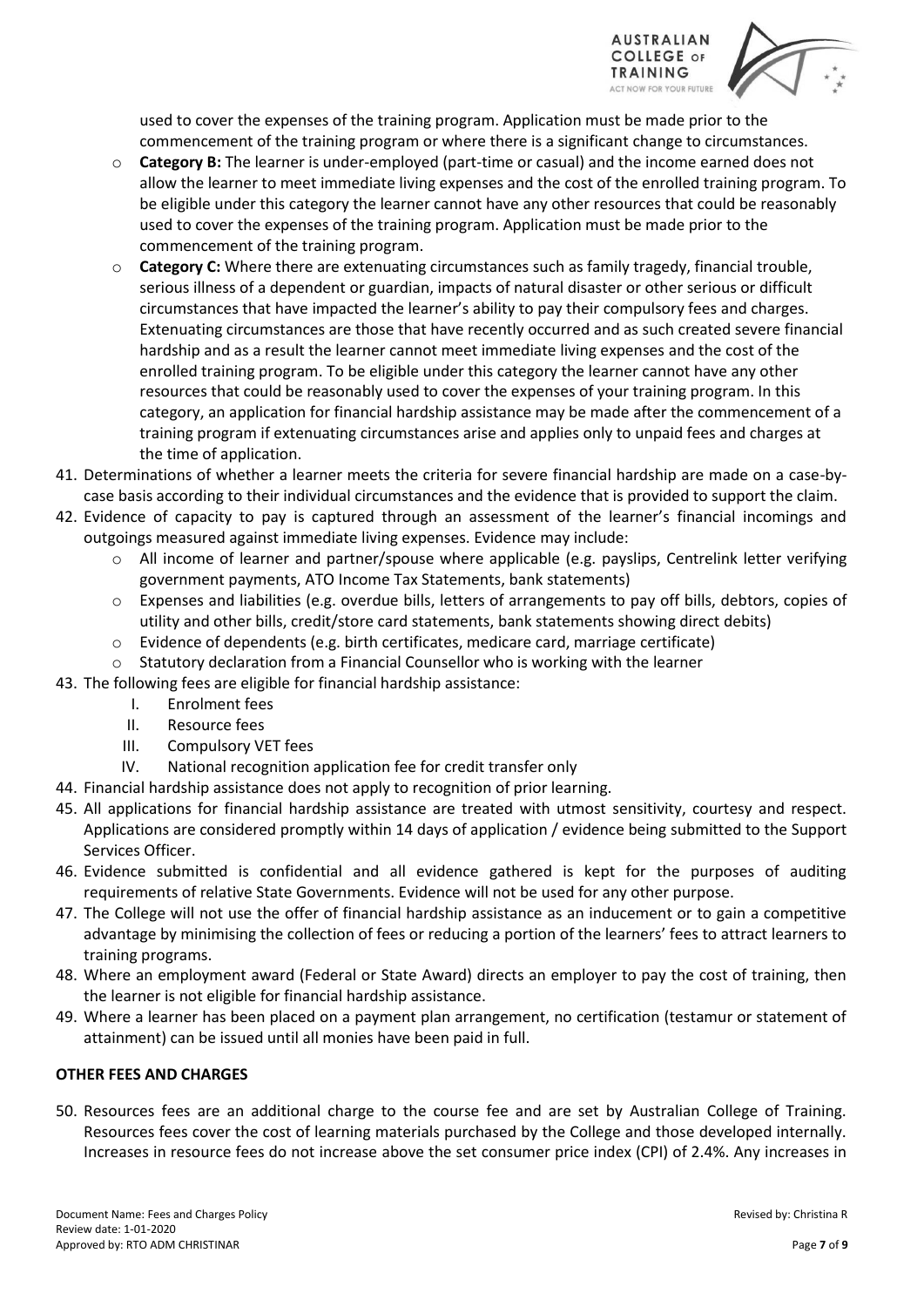

resource fees are set at the beginning of the calendar year and learners are notified in writing of the changes. Changes in unit selection may result in changes to resource fees.

51. All administration fees and charges are revised and set at the commencement of the calendar year and are outlined in the College's Fees and Charges Schedule.

## **COURSE FEE SCHEDULE**

52. The course fee schedule that outlines course fees for publicly funded training programs set by DTWD VET fees and charges policy is provided to learners who are subject to these fees at the time of initial enquiry and enrolment.

## **PAYMENT REQUIREMENTS AND CONDITIONS**

- 53. Course fees are the responsibility of the learner to pay. If an employer opts to pay the fees on behalf of the learner, the College documents this at the time of enrolment. However, if the employer fails to pay these fees, the responsibility defaults back to the learner unless specified in industrial Award conditions. At the time of enrolment, learners acknowledge this ultimate responsibility in the declaration on the Enrolment Form.
- 54. Enrolment is not complete until course fees and College fees and charges have been paid, deferred payment arrangements made (i.e. direct debit arrangements). Learners may opt to pay their fees:
	- a) In full (this option is subject to payment of fees in advance outlined in this policy)
	- b) Employer or other responsible person (i.e. parent/guardian) has signed authority to pay the fees and charges on behalf of the learner
	- c) By unit commencement with direct debit arrangements
	- d) Make application for fees and charges to be waived on the grounds of severe financial hardship

#### **REFUNDS**

- 55. Refunds of course fees are subject to the refund provisions within the DTWD VET Fees and Charges Policy. These are publicly available to on the College website and are provided to students prior to enrolment and outlined within the Learner Handbook
- 56. Requests for refunds must be lodged within two weeks of the official withdrawal date.
- 57. **Full refunds:** Students who withdraw are entitled to a full refund of fees and charges where:
	- a) A unit is cancelled or re-scheduled to a time unsuitable to the student; or
	- b) A student is not given a place due to maximum number of places being reached.

Authorised College personnel can approve a full refund of fees at any time during delivery if a class is cancelled because of declining student numbers, no available trainer, or due to other circumstances caused by the College.

- 58. **Part refunds:** Students who withdraw for reasons other than those outlined above, and who lodge a withdrawal form before 20% of the way between the commencement and completion dates for the unit will be eligible for a full refund of the course fee for the unit, and:
	- a) 50% of the resource fee if the course is below Diploma level.
- 59. **Pro rata refunds:** Authorised College personnel can approve a pro rata refund of fees and charges at any time during the course of delivery if students withdraw for reasons of personal circumstances beyond their control. For example:
	- Serious illness resulting in extended absence from classes;
	- Injury or disability that prevents the student from completing their program of study; or
	- Other exceptional reasons at the discretion of the College authorised personnel.

In all cases, relevant documentary evidence (e.g. medical certificate) is required. Details of all refunds will be retained for audit purposes, and the enrolment form annotated to show that a refund has been given.